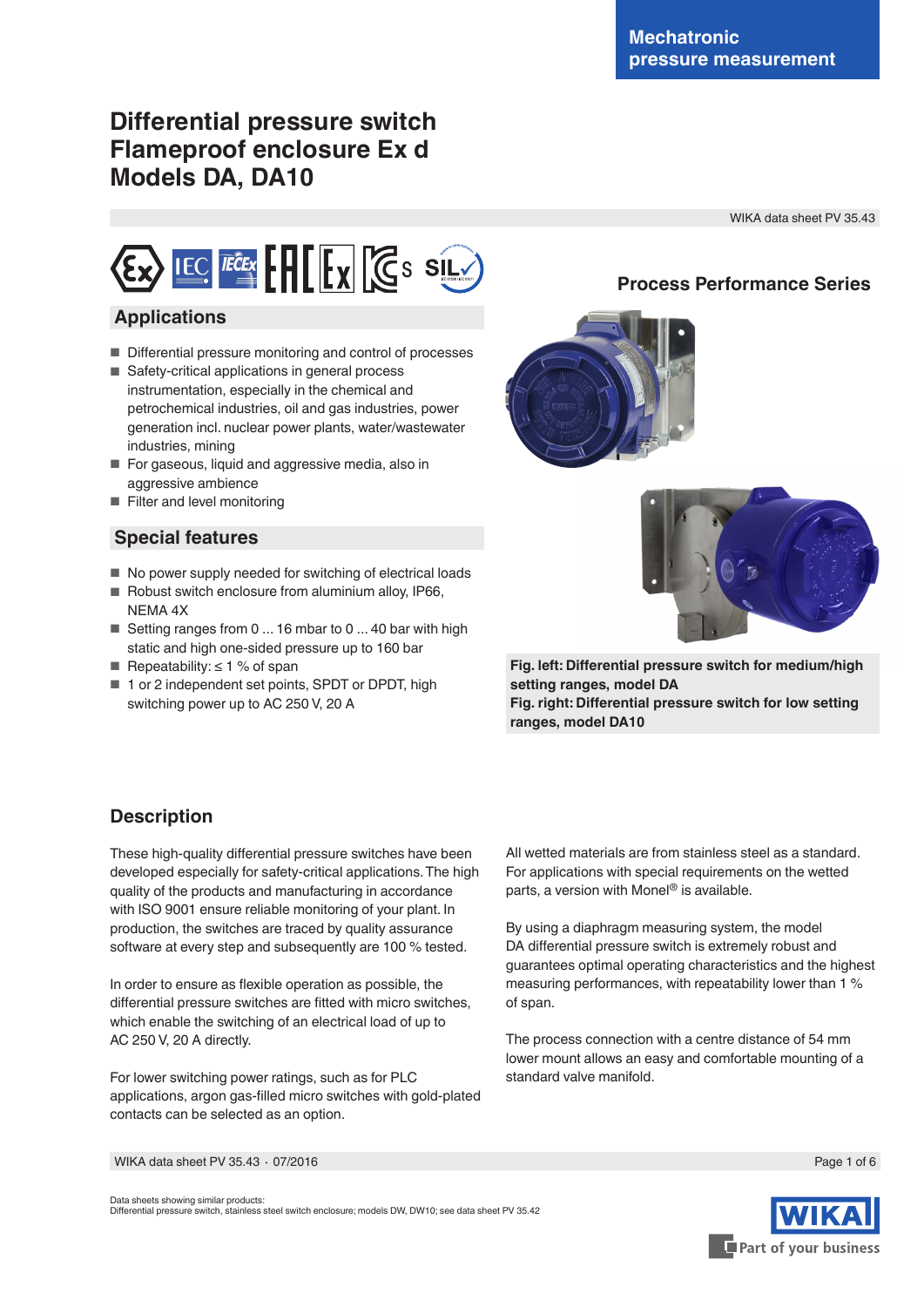## **Standard version**

#### **Model DA**

Double diaphragm with transmission shaft, without sealing elements

#### **Model DA10**

Single diaphragm with transmission shaft without sealing elements For clean gas or non-condensing vapour only.

#### **Switch enclosure**

Aluminium alloy, copper-free, epoxy resin coated, tamperproof. Laser-engraved product label from stainless steel

#### **Ingress protection**

IP66 per EN/lEC 60529, NEMA 4X

#### **Permissible temperature**

| Ambient       |         | $T_{amb}$ : -30  +85 °C |
|---------------|---------|-------------------------|
| <b>Medium</b> | $T_M$ : | $-30+85$ °C             |

#### **Switch contact**

Micro switches with fixed dead band ■ 1 x or 2 x SPDT (single pole double throw) ■ 1 x DPDT (double pole double throw) Micro switches with adjustable dead band ■ 1 x SPDT (single pole double throw)

The DPDT function is realised with 2 simultaneously triggering SPDT micro switches within 0.5 % of the span.

| <b>Contact version</b> |                                                                                         | <b>Electrical rating (resistive load)</b> |                                        |  |
|------------------------|-----------------------------------------------------------------------------------------|-------------------------------------------|----------------------------------------|--|
|                        |                                                                                         | <b>AC</b>                                 | <b>DC</b>                              |  |
| <b>UN</b>              | 1 x SPDT, silver                                                                        | 250 V, 15 A                               | 24 V, 2 A, 125 V, 0.5 A, 220 V, 0.25 A |  |
| <b>US</b>              | 1 x SPDT, silver, hermetically sealed, argon gas filling <sup>2)</sup>                  | 250 V, 15 A                               | 24 V, 2 A, 220 V, 0.5 A                |  |
| <b>UO</b>              | 1 x SPDT, gold-plated, hermetically sealed, argon gas filling <sup>2)</sup>             | 125 V, 1 A                                | 24 V, 0.5 A                            |  |
| UG                     | 1 x SPDT, gold-plated                                                                   | 125 V, 1 A                                | 24 V, 0.5 A                            |  |
| UR.                    | 1 x SPDT, silver, adjustable dead band                                                  | 250 V, 20 A                               | 24 V, 2 A, 220 V, 0.5 A                |  |
| <b>DN</b>              | 2 x SPDT or 1 x DPDT, silver                                                            | 250 V, 15 A                               | 24 V, 2 A, 125 V, 0.5 A, 220 V, 0.25 A |  |
| <b>DS</b>              | 2 x SPDT or 1 x DPDT, silver, hermetically sealed, argon gas filling <sup>2)</sup>      | 250 V, 15 A                               | 24 V, 2 A, 220 V, 0.5 A                |  |
| DO                     | 2 x SPDT, or 1 x DPDT gold-plated, hermetically sealed, argon gas filling <sup>2)</sup> | 125 V, 1 A                                | 24 V, 0.5 A                            |  |
| <b>DG</b>              | 2 x SPDT or 1 x DPDT, gold-plated                                                       | 125 V, 1 A                                | 24 V. 0.5 A                            |  |

2) Permissible ambient temperature range: -30 ... +70 °C

#### **Set point adjustment**

The set point can be specified by the customer or factory-set within the setting range. Subsequent adjustment of the set point on site is made using the adjustment screw, which is fastened to the switch and thus secured against loss.

#### **Repeatability of the set point**

≤ 1 % of span

#### **Distance between set points**

For versions with 2 x SPDT the distance between the set points must be  $> 5 %$  of the respective span.

#### **Please specify:**

Set point, switching direction for each contact, e.g.: Set point 1: 3 bar, falling, set point 2: 6 bar, rising. With two micro switches, the set points can be set independently of each other.

For optimal performance we suggest to adjust the set point between 25 ... 75 % of the span.

#### **Ignition protection type (option)**

- Ex d IIC T6/T4 <sup>1)</sup> Ga/Gb (gas)
- Ex ta/tb IIIC T85/T135<sup>1</sup> Da/Db (dust)
- 1) The temperature class is related to the ambient temperature range. See the type examination certificate for further details.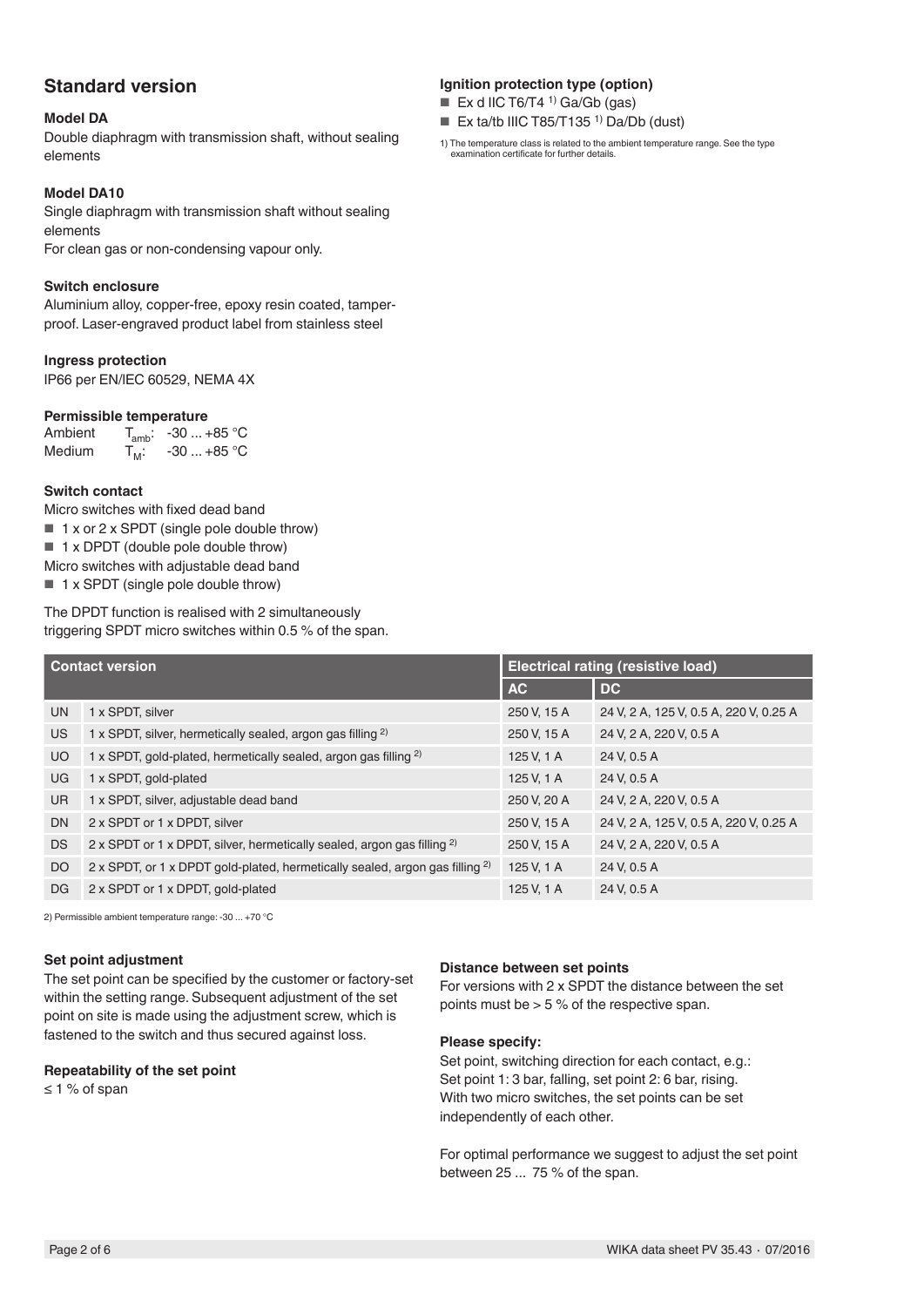#### **Example**

Setting range: 0 ... 10 bar with one switch contact Repeatability:  $1\%$  of 10 bar = 0.1 bar Dead band: (see table setting ranges) 2 x repeatability + dead band =  $2 \times 0.1$  bar + 0.3 bar = 0.5 bar Rising pressure: Adjust set point between 0.5 ...10 bar. Falling pressure: Adjust set point between 0 ... 9.5 bar.

#### **Process connection**

Stainless steel, lower mount (LM)

- ¼ NPT female (standard)
- ½ NPT, G ½ A, G ¼ A male via adapter
- ½ NPT, G ¼ female via adapter
- $\blacksquare$  M20 x 1.5 male via adapter

#### **Electrical connection**

- $\blacksquare$  1/2 NPT female (standard)
- 3⁄4 NPT, M20 x 1.5, G 1⁄2, G 3⁄4 female
- Cable gland non-armoured, Ex d, nickel-plated brass
- Cable gland non-armoured, Ex d, stainless steel (AISI 304)
- Cable gland armoured, Ex d, nickel-plated brass
- Cable gland armoured, Ex d, stainless steel (AISI 304)

For cable connections to the internal terminal block use wire cross-sections between 0.5 ... 2.5 mm2. For the grounding cable connection to the protective conductor screws use max. 2.5 mm2 for the internal screw and max. 4 mm2 for the external screw.

#### **Dielectric strength**

Safety class I (IEC 61298-2: 2008)

| <b>Setting range</b> | <b>Stainless steel version</b> |                                     | $NACE1$ version (option) |                                     | <b>Monel version (option)</b> |                                     |
|----------------------|--------------------------------|-------------------------------------|--------------------------|-------------------------------------|-------------------------------|-------------------------------------|
|                      | <b>Diaphragm</b>               | <b>Process</b><br><b>Connection</b> | <b>Diaphragm</b>         | <b>Process</b><br><b>Connection</b> | <b>Diaphragm</b>              | <b>Process</b><br><b>Connection</b> |
| 16 mbar              | AISI 316                       | <b>AISI 316L</b>                    | ÷,                       |                                     |                               |                                     |
| 25 mbar              |                                |                                     |                          |                                     |                               |                                     |
| 40 mbar              |                                |                                     |                          |                                     |                               |                                     |
| 60 mbar              |                                |                                     |                          |                                     |                               |                                     |
| 160 mbar             |                                |                                     | Monel <sup>®</sup> 400   | <b>AISI 316L</b>                    | Monel <sup>®</sup> 400        |                                     |
| 250 mbar             | <b>AISI 304</b>                |                                     |                          |                                     |                               |                                     |
| 400 mbar             |                                |                                     |                          |                                     |                               |                                     |
| 600 mbar             |                                |                                     |                          |                                     |                               |                                     |
| 1 bar                |                                |                                     |                          |                                     |                               |                                     |
| 2.5 <sub>b</sub>     |                                |                                     |                          |                                     |                               |                                     |
| 4 bar                |                                |                                     |                          |                                     |                               |                                     |
| 6 bar                |                                |                                     |                          |                                     |                               |                                     |
| 10 bar               |                                |                                     |                          |                                     |                               |                                     |
| 16 bar               | Inconel <sup>®</sup> 718       |                                     | Inconel <sup>®</sup> 718 |                                     |                               |                                     |
| 25 bar               |                                |                                     |                          |                                     |                               |                                     |
| 40 bar               |                                |                                     |                          |                                     |                               |                                     |

1) NACE compliant to MR 0175, ISO 15156 and MR 0103

Sealing material for all versions: NBR

#### **Mounting**

- Mounting fixture from stainless steel (AISI 304)
- Option: Mounting bracket for 2" pipe mounting (AISI 304)

#### **Weight**

- Model DA: approx. 7.2 kg
- Model DA10: approx. 10 kg

#### **Wetted parts**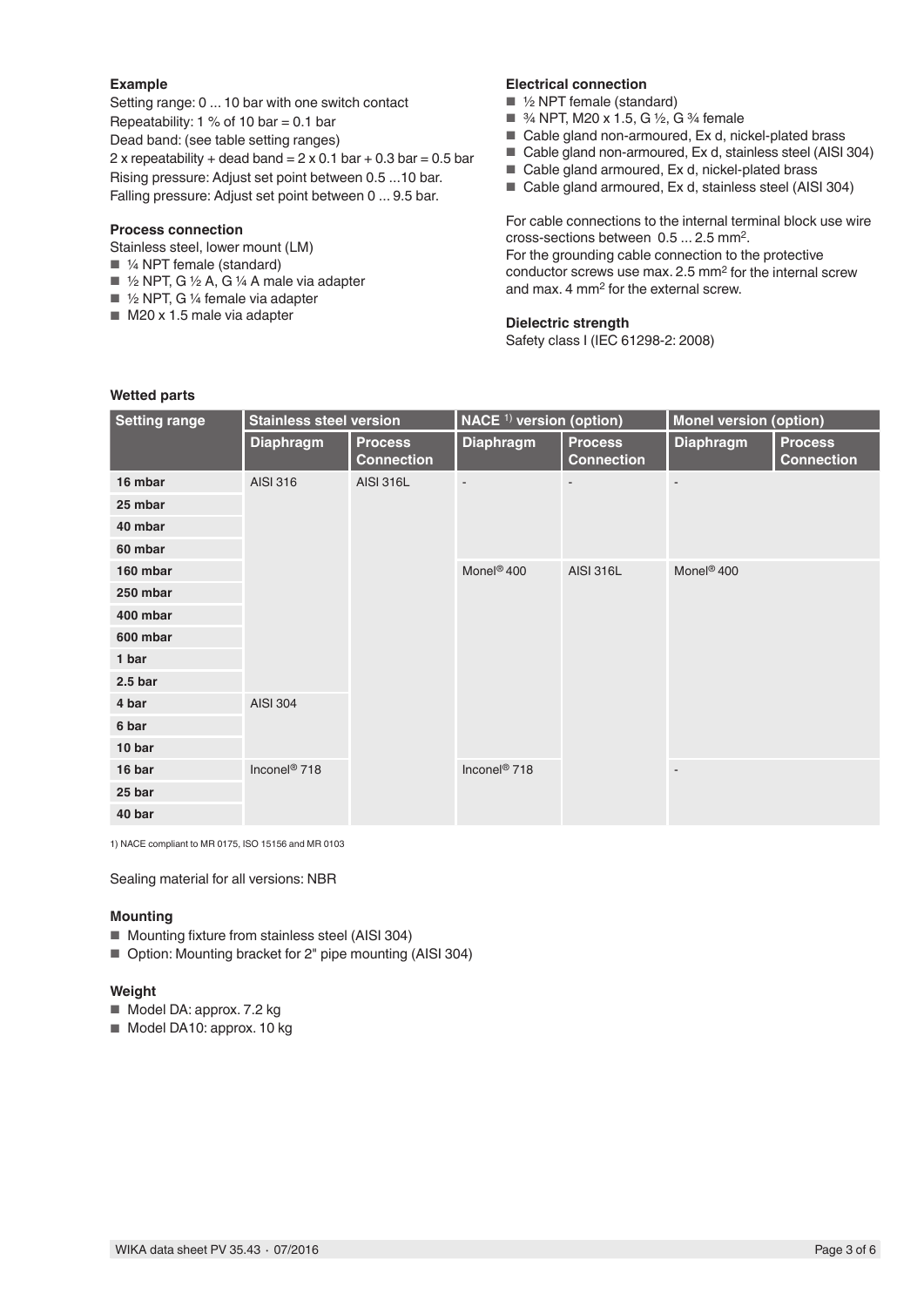#### **Setting range, model DA**

| $\Delta p$ -cell | <b>Setting range</b> | <b>Fixed dead band</b><br>for contact version |                                         | Adjustable dead band<br>for contact version | <b>Static / One-sided</b><br>pressure |
|------------------|----------------------|-----------------------------------------------|-----------------------------------------|---------------------------------------------|---------------------------------------|
|                  | in bar               | 1 contact<br>UN, US, UO, UG<br>in mbar        | 2 contacts<br>DN, DS, DO, DG<br>in mbar | 1 contact<br><b>UR</b><br>in mbar           | in bar                                |
|                  | 00.16                | $\leq 6$                                      | $\leq 6$                                | 2560                                        | $≤ 40, ≤ 100$ or $≤ 160$              |
|                  | 00.25                | $\leq 8$                                      | $\leq 8$                                | 3080                                        |                                       |
|                  | 00.4                 | $\leq 20$                                     | $\leq 20$                               | 45  120                                     |                                       |
|                  | 00.6                 | $\leq 25$                                     | $\leq 25$                               | 80200                                       |                                       |
|                  | 01                   | $\leq 40$                                     | $\leq 40$                               | 100270                                      |                                       |
|                  | 02.5                 | $\leq 70$                                     | $\leq 70$                               | 260  700                                    |                                       |
|                  | 04                   | $\leq 120$                                    | $\leq 120$                              | 4501,150                                    |                                       |
|                  | 06                   | $\leq 180$                                    | $\leq 180$                              | 6001,600                                    |                                       |
|                  | 010                  | $\leq 300$                                    | $\leq 300$                              | 1,1002,800                                  |                                       |
|                  | 016                  | $\leq 480$                                    | $\leq 480$                              | 1,6003,500                                  |                                       |
|                  | 025                  | $\leq 700$                                    | $\leq 700$                              | 2,5005,500                                  |                                       |
| $\vee$           | 040                  | $\leq 1,200$                                  | $\leq 1,200$                            | on request                                  |                                       |

Other available setting ranges:

■ -40 ... +120 mbar, -60 ... +190 mbar, -200 ... +200 mbar, -300 ... +300 mbar, -500 ... +500 mbar

■ -1.25 ... +1.25 bar, -2 ... +2 bar, -3 ... +3 bar, -5 ... +5 bar, -8 ... +8 bar, -12.5 ... +12.5 bar

**Setting range, model DA10** 1)

| $\Delta p$ -cell | <b>Setting range</b>                                   | <b>Fixed dead band</b><br>for contact version |                                         | Adjustable dead band<br>for contact version | <b>Static / One-sided</b><br>pressure |
|------------------|--------------------------------------------------------|-----------------------------------------------|-----------------------------------------|---------------------------------------------|---------------------------------------|
|                  | in mbar                                                | 1 contact<br>UN, US, UO, UG<br>in mbar        | 2 contacts<br>DN, DS, DO, DG<br>in mbar | 1 contact<br><b>UR</b><br>in mbar           | in bar                                |
|                  | 016                                                    | $\leq 1.2$                                    | $\leq 1.6$                              | $\overline{\phantom{a}}$                    | $\leq$ 10 <sup>2)</sup>               |
|                  | 025                                                    | $\leq 1.2$                                    | $\leq 1.6$                              | 410                                         | $\leq 10$                             |
|                  | 040                                                    | $\leq 1.6$                                    | $\leq$ 2.2                              | 514                                         |                                       |
|                  | 060<br>the contract of the contract of the contract of | $\leq 2.5$                                    | $\leq 3.0$                              | 618                                         |                                       |

1) For clean gas or non-condensing vapour only 2) One-sided pressure 2 bar

### **Assembly**

- Shut-off valve model 910.11, see data sheet AC 09.02
- Barstock valve model 910.81, see data sheet AC 09.18
- Diaphragm seals, see website
- Differential pressure gauge

### **Options**

- Cleaned for oxygen service
- Offshore version <sup>3)</sup>
- NACE compliant to MR 0175, ISO 15156 and MR 0103<sup>3)</sup>
- $\blacksquare$  Wetted parts from Monel<sup>®</sup>
- Wetted parts dried

3) WIKA recommends argon gas-filled contact versions, use of adjustable dead band allowed.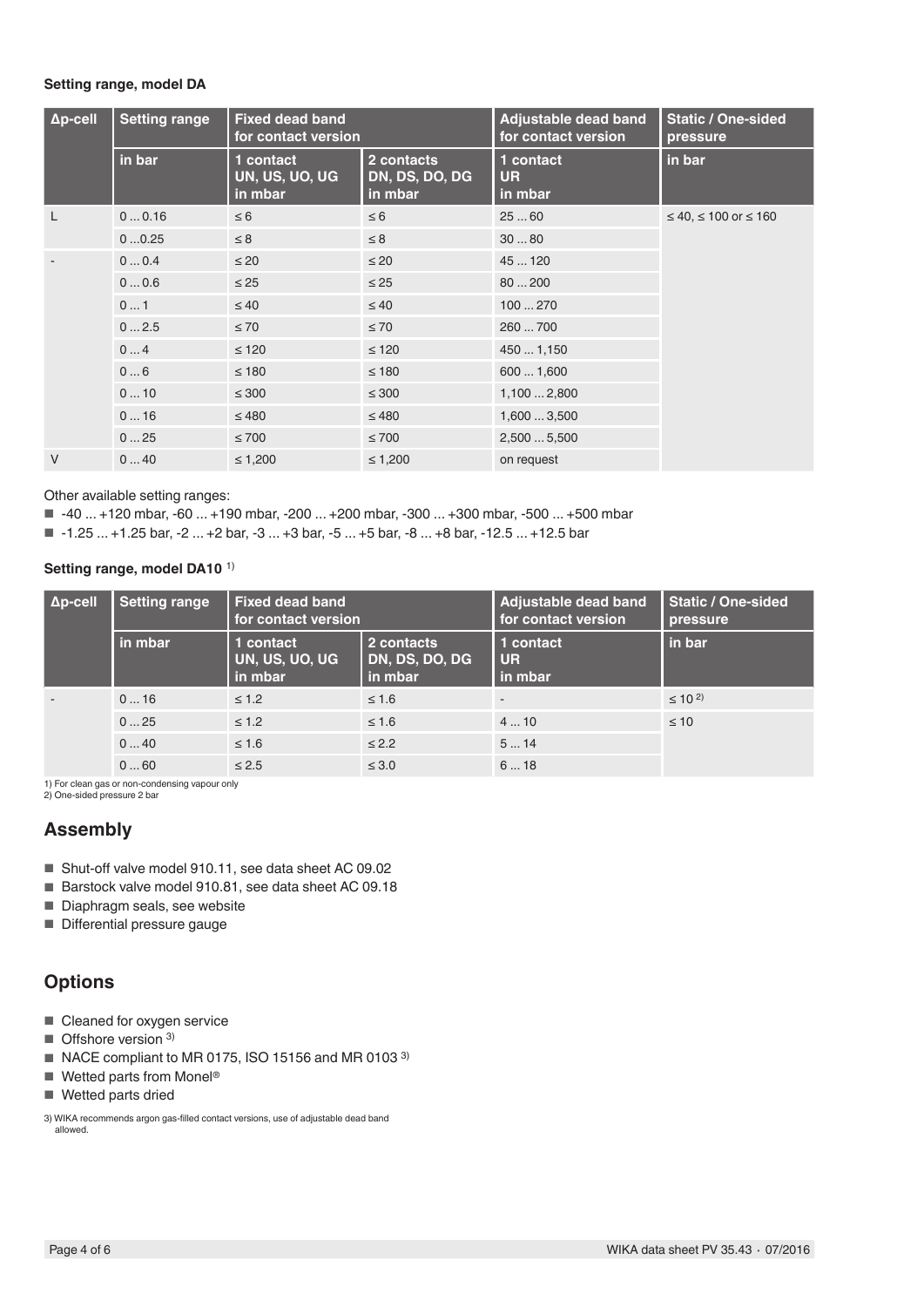## **Approvals**

| Logo                                                                 | <b>Description</b>                                                                                                                                                                                                                                     | <b>Country</b>              |
|----------------------------------------------------------------------|--------------------------------------------------------------------------------------------------------------------------------------------------------------------------------------------------------------------------------------------------------|-----------------------------|
| $c\epsilon$<br>$\langle \overline{\epsilon}\!\!\!\;\!\!\chi \rangle$ | <b>EU declaration of conformity</b><br>Pressure equipment directive<br>PED, annex 1, category IV, safety accessories, module $B + D$<br>Low voltage directive, EN 60730-1<br>$\blacksquare$ ATEX <sup>1)</sup> directive; annex III, IV<br>$II$ 1/2 GD | <b>European Community</b>   |
| <b>IECEX</b>                                                         | IECEx <sup>1)</sup> per IEC 60079-0, IEC 60079-11, IEC 60079-26<br>Ex d IIC T6/T4 $2$ Ga/Gb<br>Ex ta/tb IIIC T85/T135 $2$ ) Da/Db                                                                                                                      | <b>IECEx member states</b>  |
| <b>EACE</b> x                                                        | EAC (option)<br>Hazardous areas (option)                                                                                                                                                                                                               | Eurasian Economic Community |
| $\mathbb{Z}^2$                                                       | <b>KOSHA (option)</b><br>Hazardous areas                                                                                                                                                                                                               | South Korea                 |
| $\sum_{\text{nuerra}}$                                               | <b>INMETRO</b><br>■ Metrology, measurement technology<br>Hazardous areas                                                                                                                                                                               | <b>Brazil</b>               |

1) Double marking ATEX and IECEx on the same product label. 2) The temperature class is related to the ambient temperature range.

## **Manufacturer's information and certificates**

| Logo  | <b>Description</b>                                      |
|-------|---------------------------------------------------------|
| siLv) | SIL 2 rating (option), per IEC 61508                    |
|       | <b>Functional safety</b>                                |
|       | The electrical rating for DC applications is limited to |
|       | 30 V / 100 mA                                           |
|       | Only available with contact version US or UO            |

## **Certificates (option)**

■ 2.2 test report per EN 10204

■ 3.1 inspection certificate per EN 10204

Approvals and certificates, see website